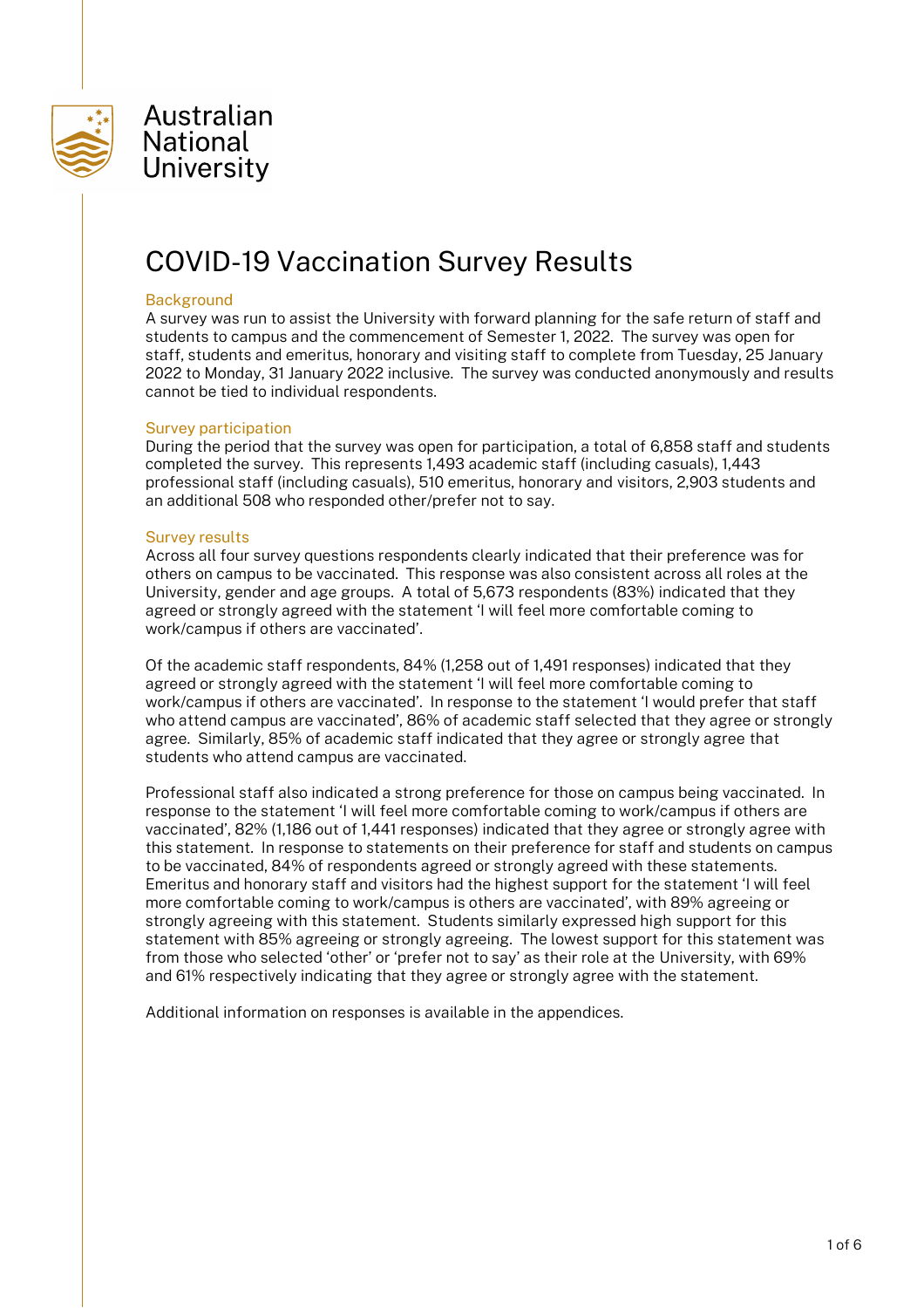



- Academic staff full time/part time/casual (n=1,493)
- Professional staff full time/part time/casual (n=1,443)
- **Emeritus/honorary/visitor (n=510)**
- Student (n=2,903)
- $\blacksquare$  Other (n=45)
- Prefer not to say (n=463)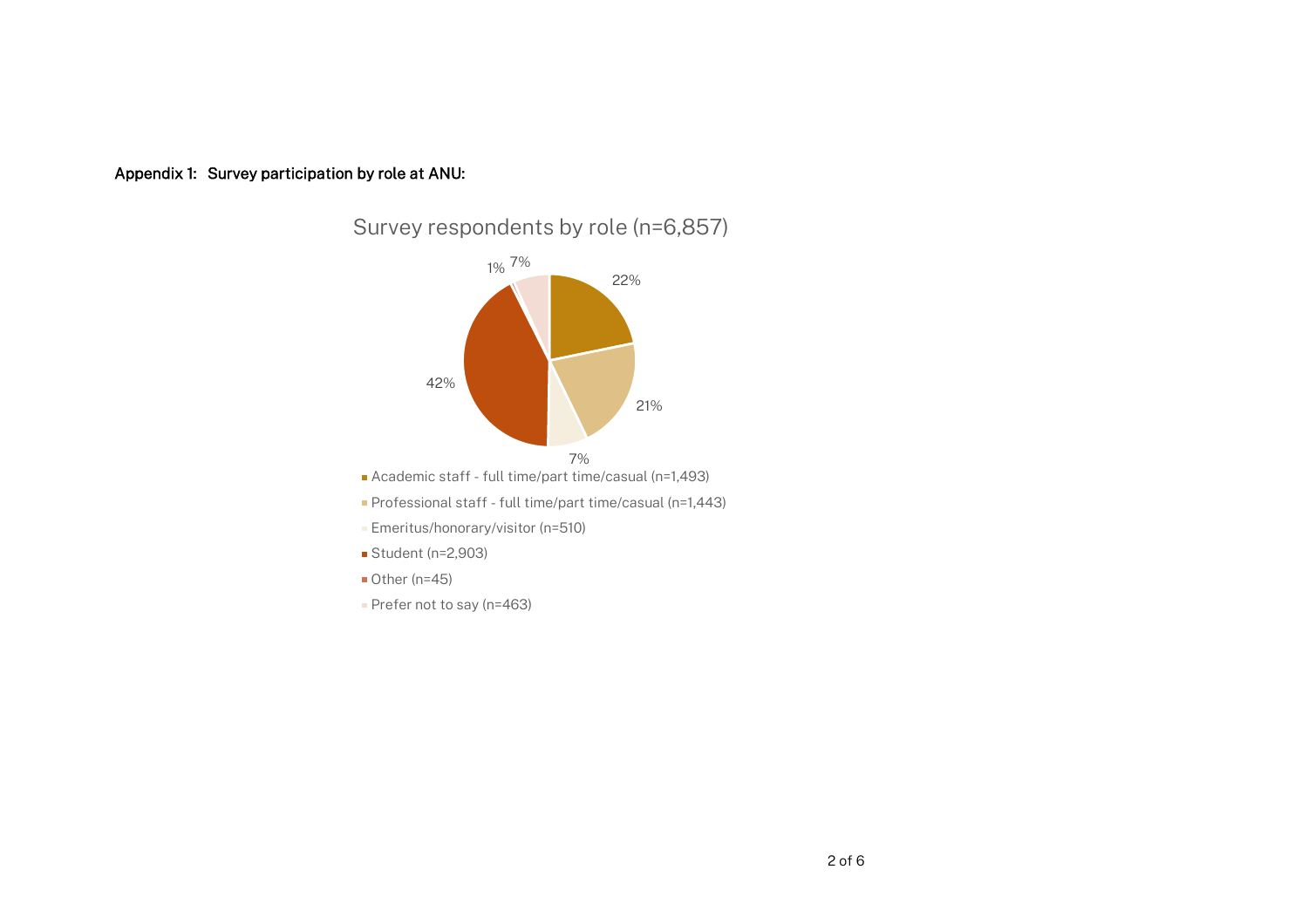## Appendix 2: Summary of survey results

## Q1. I will feel more comfortable coming to work/campus if other are vaccinated.

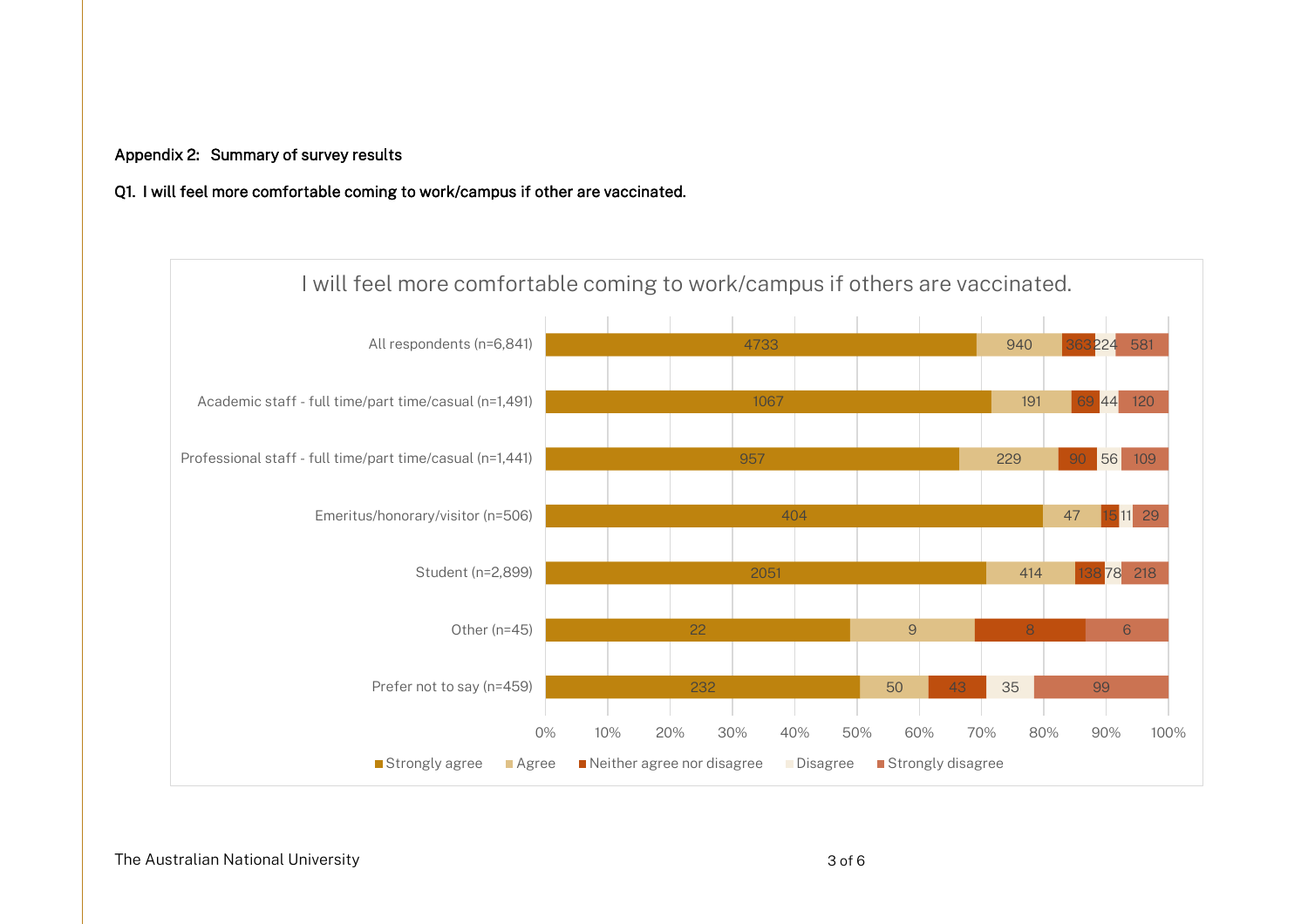## Q2. I would prefer that staff who attend campus are vaccinated.



The Australian National University **Australian Serversity** 4 of 6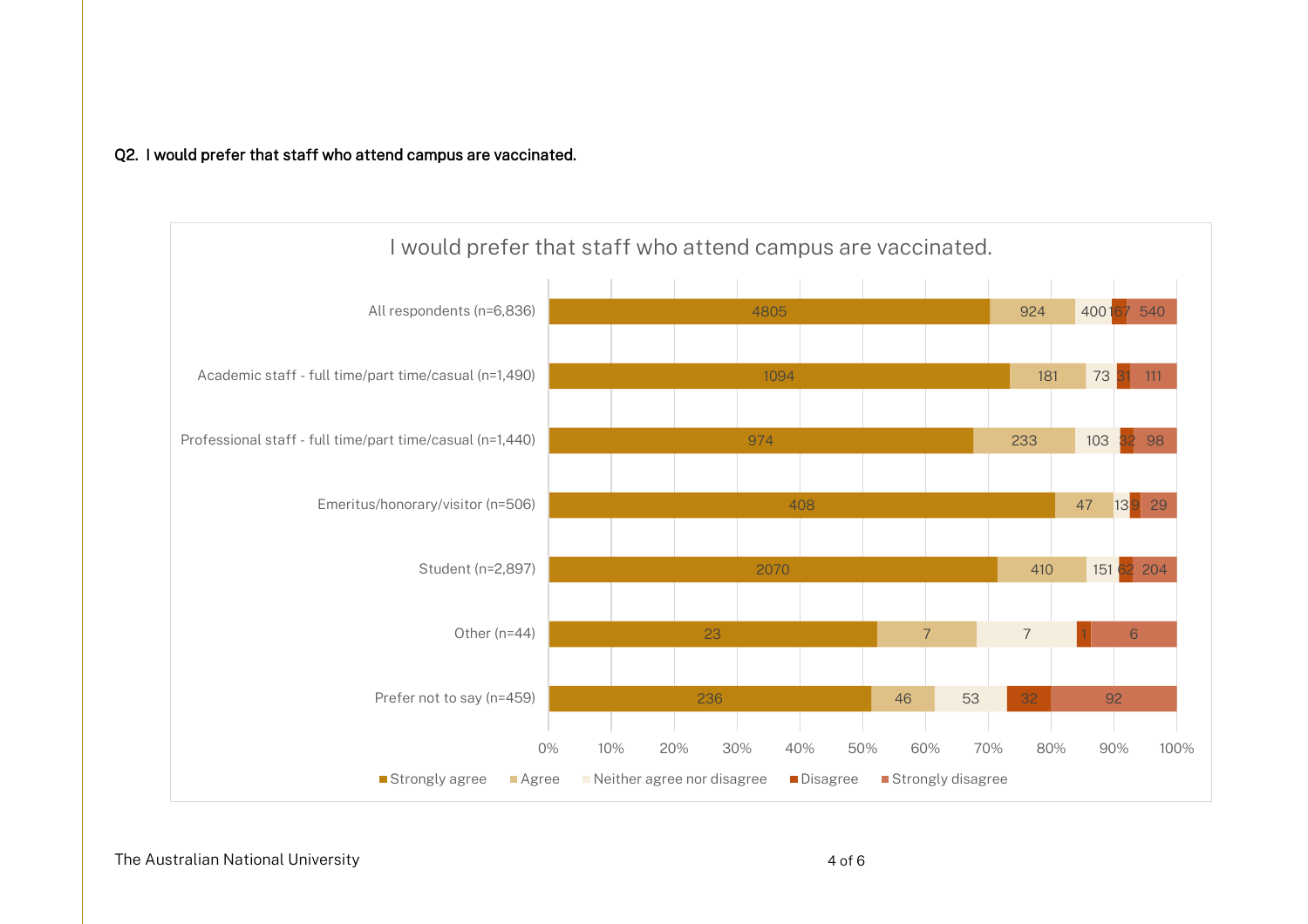## Q3. I would prefer that students who attend campus are vaccinated.



The Australian National University 5 of 6